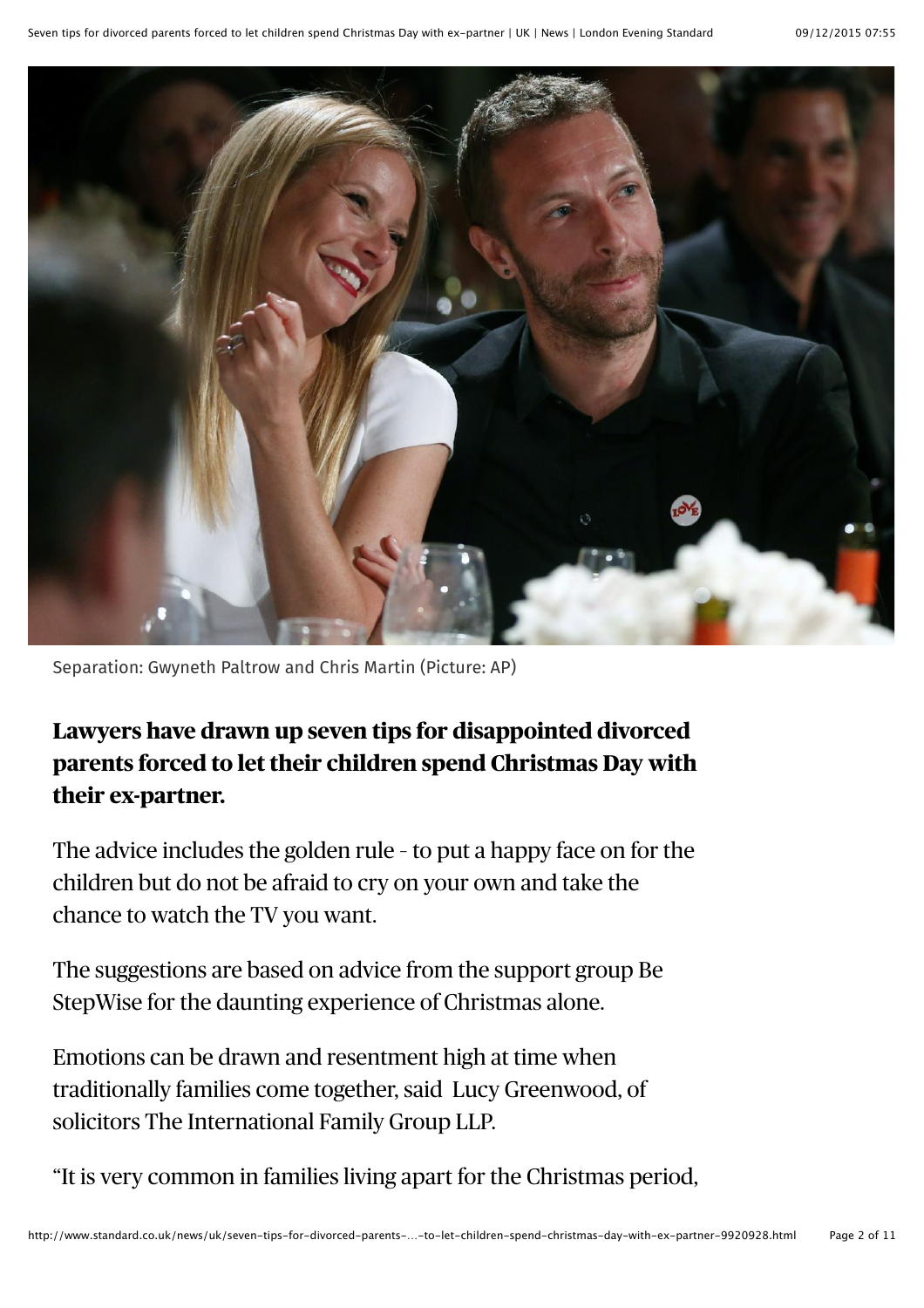or some of it, to be alternated between parents even in circumstances where one parent may live abroad," she said.

"Lawyers can do a lot to help parents who cannot agree arrangements for the festive period to help to resolve these differences through mediation, negotiation or, if absolutely necessary, the court.

## **RELATED STORIES**

[Fraudster's ex-wife wins right to fight in court for bigger slice of](http://www.standard.co.uk/news/uk/9887355.html) his fortune

[Divorce row over billionaire's two 'wives'](http://www.standard.co.uk/news/uk/9828326.html)

['Vamp in the veil' wins High Court fight over £14m Knightsbridge](http://www.standard.co.uk/news/uk/9141790.html) property empire

"However, while a very small number of separated parents do manage to spend the day together, this is not always possible and, inevitably one parent will be without the children on all or some of Christmas Day."

If you are stuck with Christmas without the kids:

1. Set expectations early – yours and your children's. Arrange times and dates early with your ex-spouse and tell the children in an encouraging and supportive way - even if you don't feel like it. Don't tell them you would prefer the children to be with you and how upset you will be missing them opening their presents. See if you can telephone or Skype them on Christmas morning.

2. Create an alternative Christmas for yourself with parents or friends. This can be an opportunity to get closer to them than in the past when the Christmas focus has been on the children.

3. Arrange an alternative Christmas for you and the children. Do something really special that the children will enjoy. Perhaps create a new tradition - the children will love it